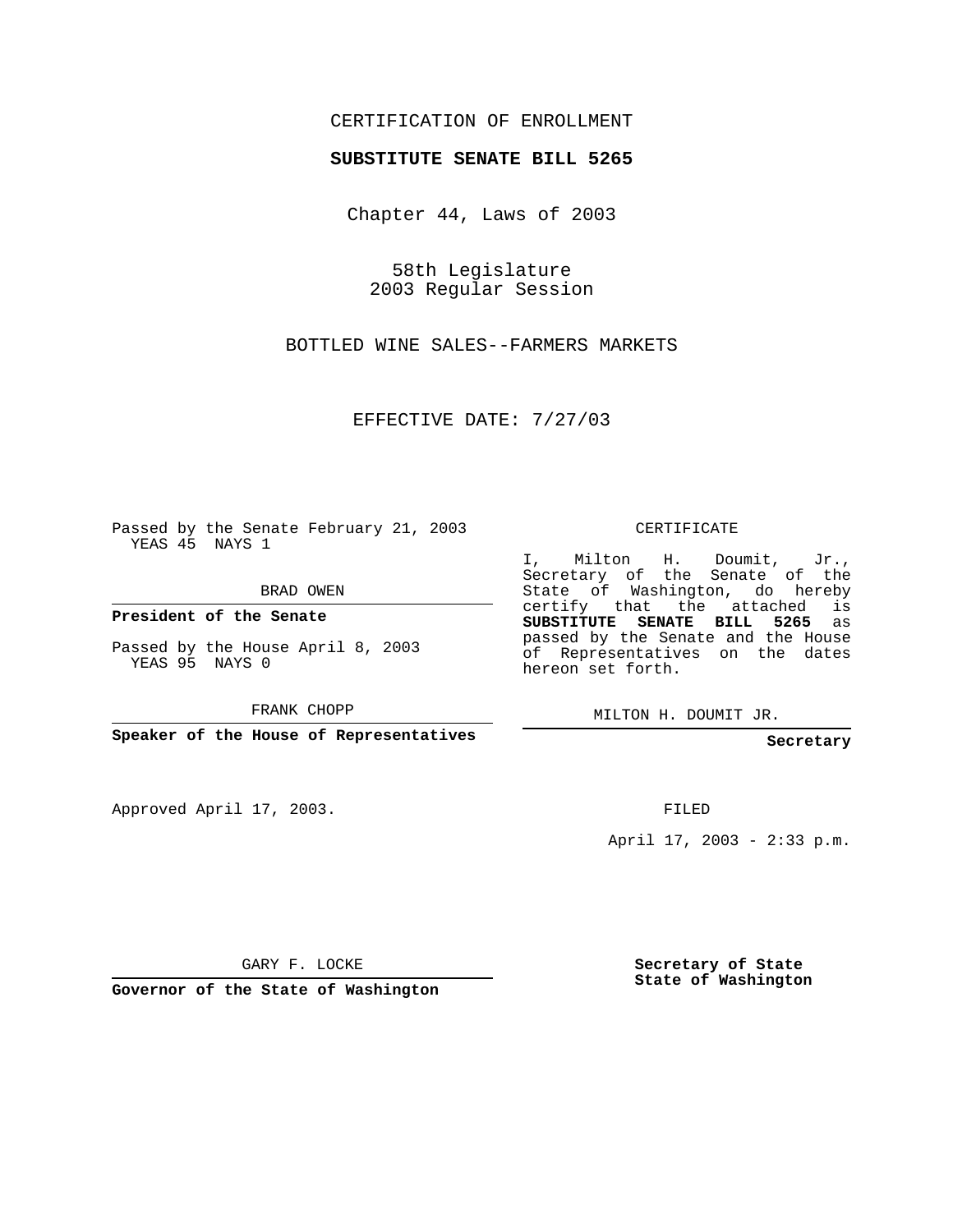## **SUBSTITUTE SENATE BILL 5265** \_\_\_\_\_\_\_\_\_\_\_\_\_\_\_\_\_\_\_\_\_\_\_\_\_\_\_\_\_\_\_\_\_\_\_\_\_\_\_\_\_\_\_\_\_

\_\_\_\_\_\_\_\_\_\_\_\_\_\_\_\_\_\_\_\_\_\_\_\_\_\_\_\_\_\_\_\_\_\_\_\_\_\_\_\_\_\_\_\_\_

Passed Legislature - 2003 Regular Session

## **State of Washington 58th Legislature 2003 Regular Session**

**By** Senate Committee on Commerce & Trade (originally sponsored by Senators Thibaudeau, Honeyford, Jacobsen, Kohl-Welles, Johnson, Kline, McAuliffe, Rasmussen, Regala, B. Sheldon, Spanel, Winsley and Kastama)

READ FIRST TIME 02/10/03.

 AN ACT Relating to the marketing of bottled wine at farmers markets; and amending RCW 66.24.170.

BE IT ENACTED BY THE LEGISLATURE OF THE STATE OF WASHINGTON:

 **Sec. 1.** RCW 66.24.170 and 2000 c 141 s 1 are each amended to read as follows:

 (1) There shall be a license for domestic wineries; fee to be computed only on the liters manufactured: Less than two hundred fifty thousand liters per year, one hundred dollars per year; and two hundred fifty thousand liters or more per year, four hundred dollars per year.

 (2) The license allows for the manufacture of wine in Washington state from grapes or other agricultural products.

 (3) Any domestic winery licensed under this section may also act as a distributor and/or retailer of wine of its own production. Any winery operating as a distributor and/or retailer under this subsection shall comply with the applicable laws and rules relating to distributors and/or retailers.

 (4) A domestic winery licensed under this section, at locations separate from any of its production or manufacturing sites, may serve samples of its own products, with or without charge, and sell wine of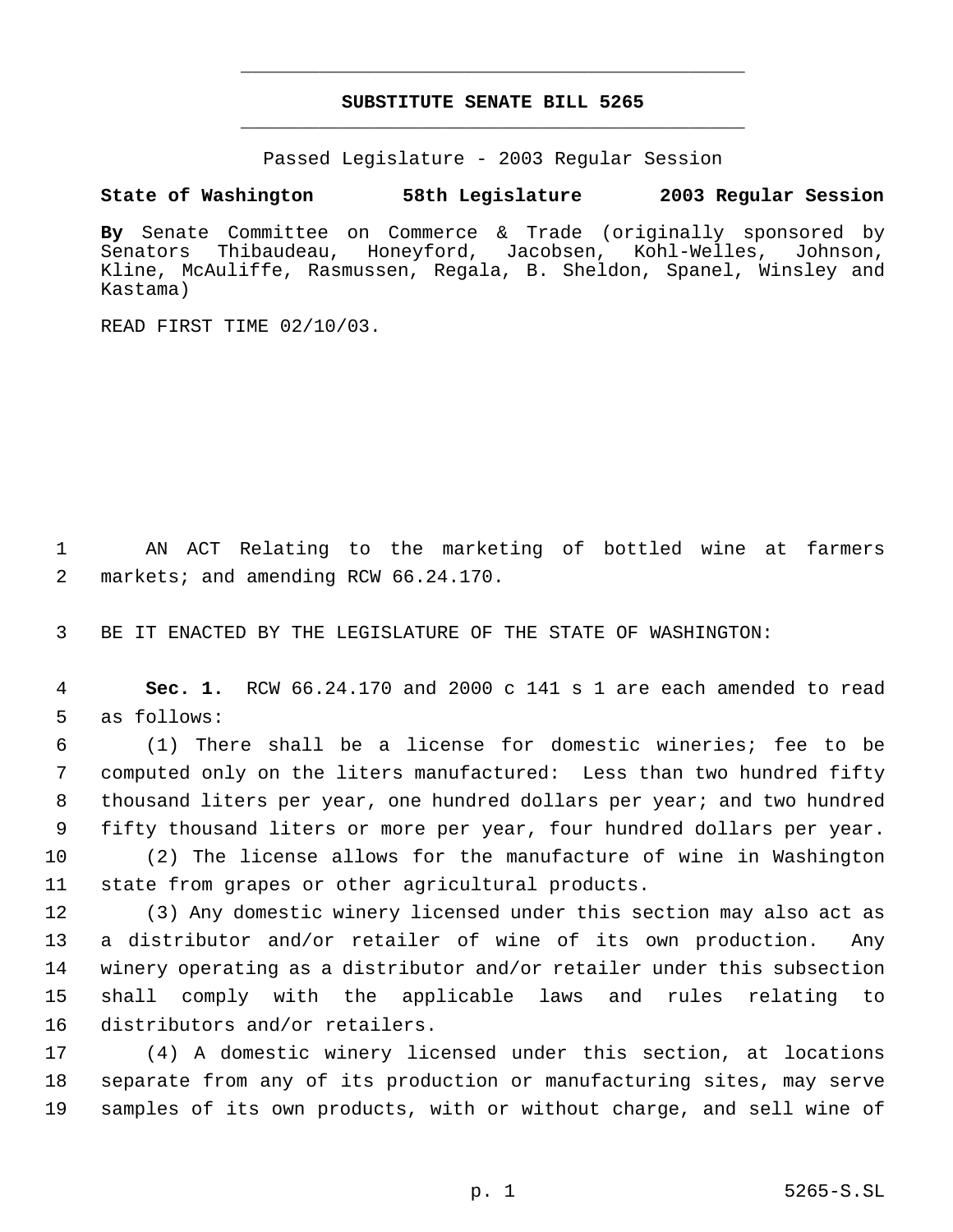its own production at retail for off-premise consumption, provided that: (a) Each additional location has been approved by the board under RCW 66.24.010; (b) the total number of additional locations does not exceed two; and (c) a winery may not act as a distributor at any such additional location. Each additional location is deemed to be part of the winery license for the purpose of this title. Nothing in this subsection shall be construed to prevent a domestic winery from holding multiple domestic winery licenses.

 (5)(a) A domestic winery licensed under this section may apply to the board for an endorsement to sell wine of its own production at retail for off-premises consumption at a qualifying farmers market. The annual fee for this endorsement is seventy-five dollars. An 13 endorsement issued pursuant to this subsection does not count toward the two additional retail locations limit specified in this section.

 (b) For each month during which a domestic winery will sell wine at 16 a qualifying farmers market, the winery must provide the board or its 17 designee a list of the dates, times, and locations at which bottled wine may be offered for sale. This list must be received by the board before the winery may offer wine for sale at a qualifying farmers market.

 (c) The wine sold at qualifying farmers markets must be made entirely from grapes grown in a recognized Washington appellation or from other agricultural products grown in this state.

 (d) Each approved location in a qualifying farmers market is deemed to be part of the winery license for the purpose of this title. The approved locations under an endorsement granted under this subsection do not include the tasting or sampling privilege of a winery. The 28 winery may not store wine at a farmers market beyond the hours that the winery offers bottled wine for sale. The winery may not act as a distributor from a farmers market location.

 (e) Before a winery may sell bottled wine at a qualifying farmers market, the farmers market must apply to the board for authorization for any winery with an endorsement approved under this subsection to sell bottled wine at retail at the farmers market. This application shall include, at a minimum: (i) A map of the farmers market showing all booths, stalls, or other designated locations at which an approved 37 winery may sell bottled wine; and (ii) the name and contact information for the on-site market managers who may be contacted by the board or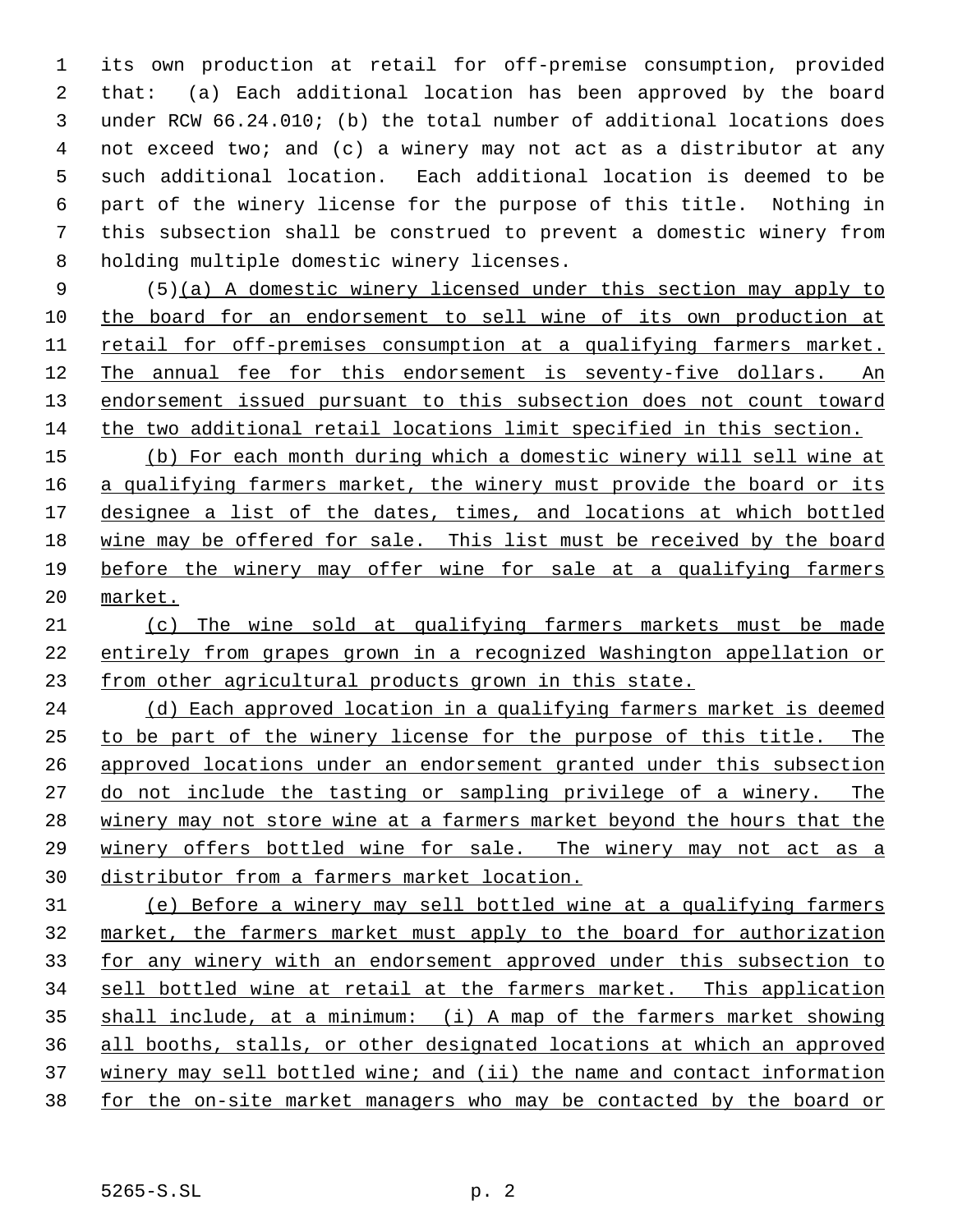its designee to verify the locations at which bottled wine may be sold. Before authorizing a qualifying farmers market to allow an approved winery to sell bottled wine at retail at its farmers market location, the board shall notify the persons or entities of such application for authorization pursuant to RCW 66.24.010 (8) and (9). An authorization 6 granted under this subsection  $(5)(e)$  may be withdrawn by the board for any violation of this title or any rules adopted under this title. (f) The board may adopt rules establishing the application and approval process under this section and such additional rules as may be necessary to implement this section. (g) For the purposes of this subsection: (i) "Qualifying farmers market" means an entity that sponsors a regular assembly of vendors at a defined location for the purpose of promoting the sale of agricultural products grown or produced in this state directly to the consumer under conditions that meet the following minimum requirements: (A) There are at least five participating vendors who are farmers selling their own agricultural products; (B) The total combined gross annual sales of vendors who are farmers exceeds the total combined gross annual sales of vendors who are processors or resellers; (C) The total combined gross annual sales of vendors who are 23 farmers, processors, or resellers exceeds the total combined gross annual sales of vendors who are not farmers, processors, or resellers; (D) The sale of imported items and secondhand items by any vendor is prohibited; and (E) No vendor is a franchisee. (ii) "Farmer" means a natural person who sells, with or without processing, agricultural products that he or she raises on land he or she owns or leases in this state or in another state's county that borders this state. (iii) "Processor" means a natural person who sells processed food that he or she has personally prepared on land he or she owns or leases in this state or in another state's county that borders this state. (iv) "Reseller" means a natural person who buys agricultural products from a farmer and resells the products directly to the consumer.